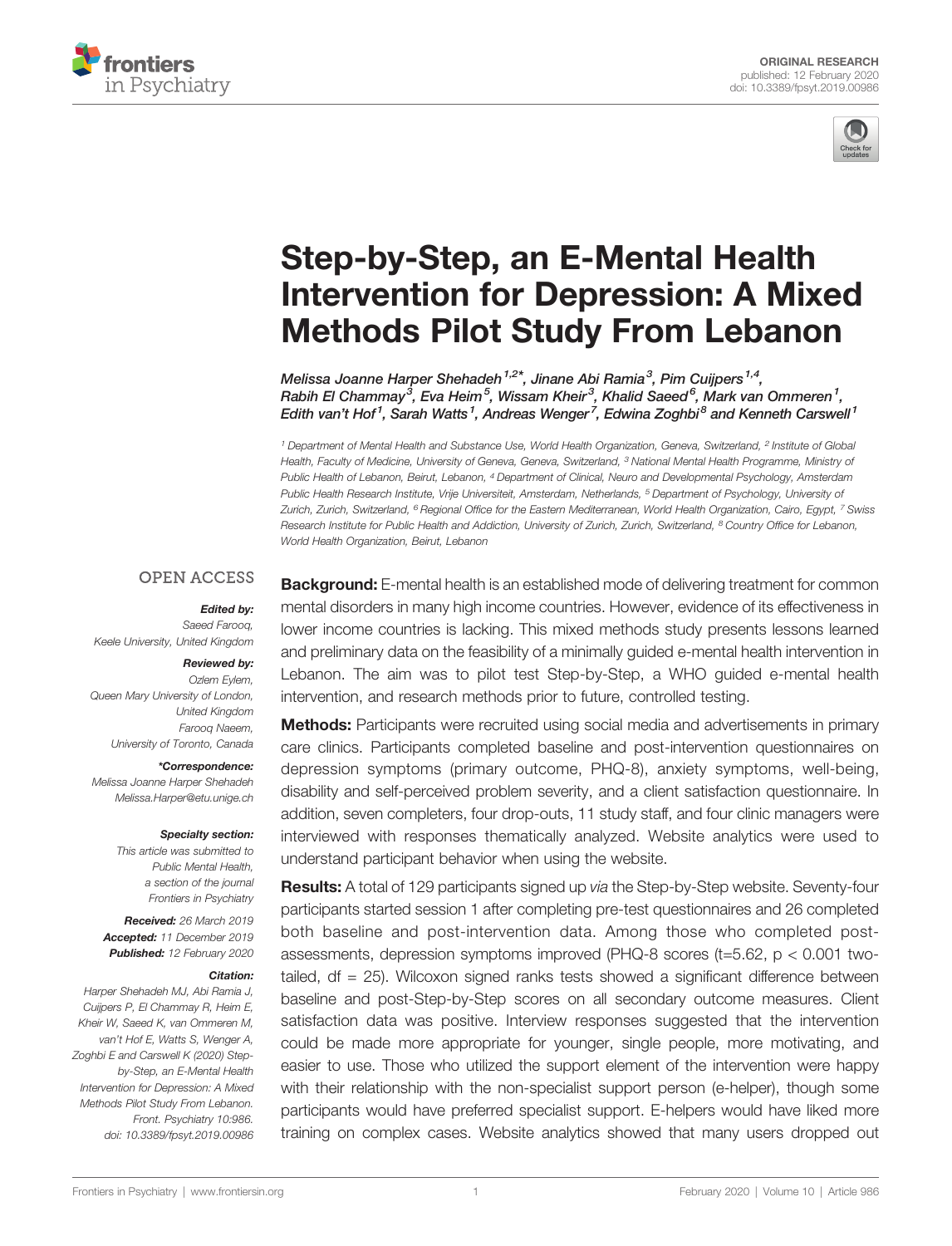before intervention start, and that some re-entered screening data having been excluded from the study.

**Conclusion:** Step-by-Step skills and techniques, model of service integration, and its non-specialist support element are acceptable. Though the sample was small and noncontrolled and drop-out was high, results suggest that it may be effective in reducing depression and anxiety symptoms and increasing well-being. Lessons learned will inform content revision, the development of an app version of Step-by-Step, and the research methodology of upcoming effectiveness studies.

Keywords: e-mental health, Lebanon, pilot, depression, minimally guided intervention

# INTRODUCTION

The evidence for the efficacy of e-mental health is so compelling that e-mental health programs have been included in a number of countries' national mental health strategies and treatment guidelines, including the Netherlands, the United Kingdom, Australia, New Zealand, Sweden [\(1\)](#page-9-0), and, since 2015, Lebanon ([2](#page-9-0)). However, very little of the evidence supporting e-mental health comes from low- and middle-income countries [\(3,](#page-9-0) [4\)](#page-9-0) or conflict or post-conflict settings.

E-mental health programs can be unguided and fully automated, or can be guided, whereby the user receives written, telephone, or face-to-face support from a health worker or trained layperson. Systematic reviews of the comparative effectiveness of guided versus unguided e-mental health interventions show that effects are higher when an intervention is guided, for example  $d = 0.78$  guided versus  $d =$ 0.36 unguided [\(5](#page-9-0)) and that the support can be beneficial regardless of the qualifications of the supporter or the type of support offered ([5](#page-9-0), [6](#page-9-0)). WHO treatment guidelines for depression recognize the potential of guided and unguided self-help to vastly improve treatment coverage at a public health level [\(7\)](#page-9-0).

Lebanon is a middle-income country in the Middle East with a long history of complex political turmoil and conflict. Civil war, border tensions, war with neighboring countries, and the conflict in Syria have all deeply impacted Lebanon and its health system. The United Nations High Commissioner for Refugees [\(8\)](#page-9-0) reports more than 1.5 million registered Syrian refugees and many more undocumented persons of concern residing in Lebanon, further stretching Lebanon's already limited resources.

A national representative survey ( $n = 2857$ ) conducted in Lebanon before the Syrian conflict showed that one in six people met criteria for at least one mental disorder, with 27.0% of these classified as "serious" and of those with a mental disorder, just one in nine (11%) had ever obtained any treatment [\(9\)](#page-9-0). It is to be expected that this situation has worsened since the survey was conducted, especially considering the more recent influx of displaced persons affected by the conflict in Syria.

Ministry of Public Health (MoPH) data from 2015 highlighted that the main problems in accessibility to mental health services are physical and financial, with mental health services being centered in urban areas and mostly in the private sector at an elevated out-of-pocket cost. The MoPH has worked extensively with the support of WHO on reforming this sector by integrating mental health care into its network of public Primary Health Care Centers (PHCC). Nevertheless, the lack of stable financing, the lack of services in rural areas, and the prevalent stigma against mental health [\(10\)](#page-9-0) remain the major barriers to accessing care. This all contributes to the MoPH-estimated mental health treatment gap of 90% in Lebanon and highlights the importance of a mental health intervention that can be delivered widely despite the limited human resources, limited funding, and stigmatizing beliefs that currently reduce access to care.

A substantial proportion of the population in Lebanon has regular access to mobile phones (81%) and the Internet (76%) [\(11\)](#page-9-0). With regard to Syrian refugees in Lebanon, 100% have 3G coverage [\(8\)](#page-9-0). These data, coupled with high literacy rates and high need mean that e-mental health could represent an important opportunity to overcome cost, stigma, and other access issues in mental health care provision to increase access to evidence based interventions. Investigating e-mental health as a service delivery strategy has been included in the MoPH Mental Health Strategy for Lebanon 2015–2020, currently under implementation by the National Mental Health Programme at MoPH.

The MoPH in Lebanon has partnered with the World Health Organization (WHO) to test a WHO digital intervention called "Step-by-Step" (SbS) [\(12](#page-9-0)). SbS is a brief, minimally guided selfhelp program for people with depression (see description below). The aim of this paper is to present the results of a preliminary, uncontrolled pilot study on a website version of SbS, including information on other elements of the process such as web analytics data from the website.

# **METHODS**

### Pilot Study

We assessed SbS in a small uncontrolled pilot study with the aim of informing further development of the intervention and to inform the design of randomized controlled trials (RCT). In

Abbreviations: SbS, Step-by-Step; MoPH, Ministry of Public Health, Lebanon; PHCC, Primary Health Care Center; WHO, World Health Organization.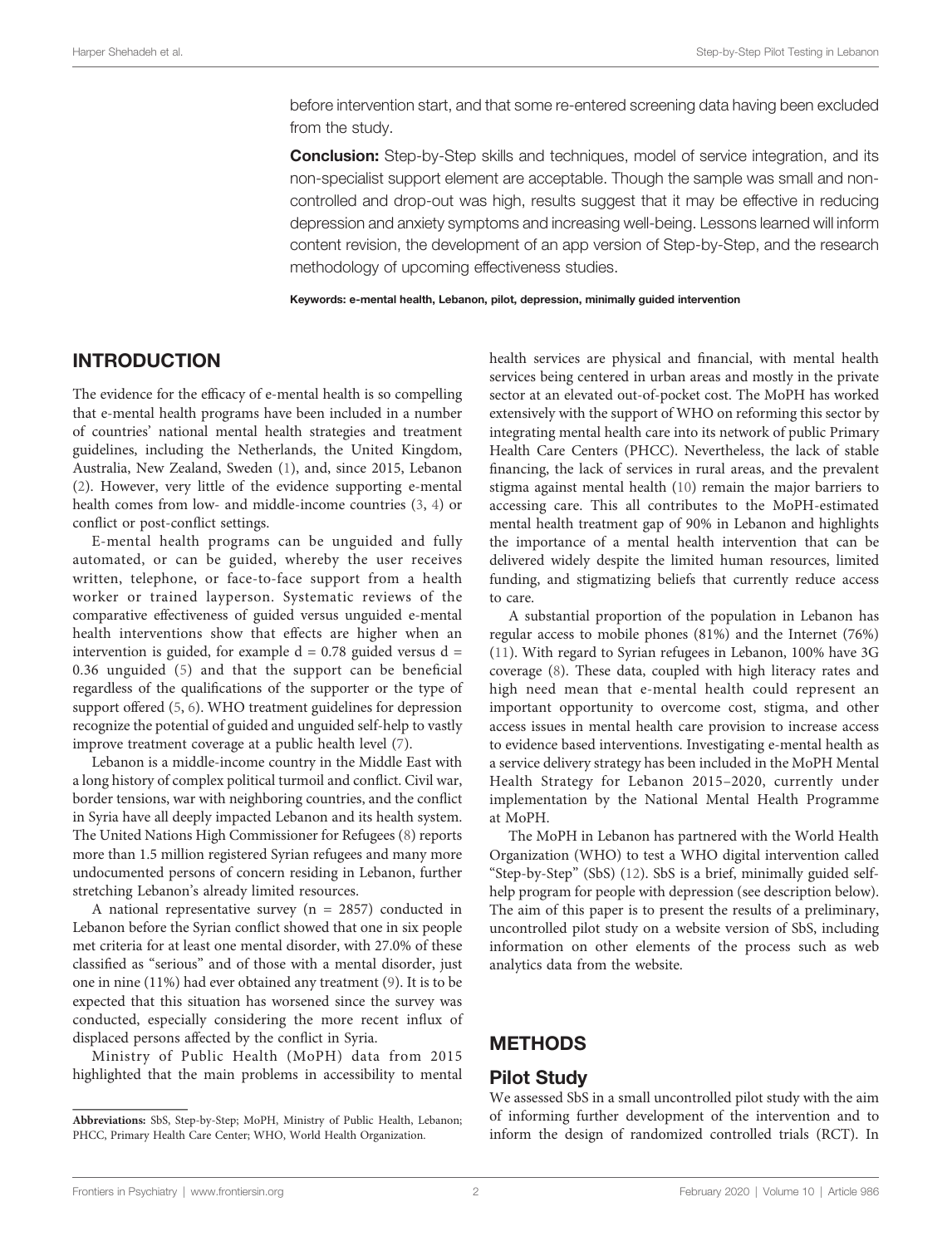addition to collecting pre- and post-measures, we also conducted a qualitative process evaluation.

#### Intervention

SbS (Khoutweh-Khoutweh in Arabic) is a five session online intervention using behavioral activation and stress management techniques designed to ameliorate symptoms of depression ([12\)](#page-9-0). It has been designed as a scalable self-help intervention, which may or may not be coupled with guidance from a health worker or other helper. SbS can be accessed through a website using a smartphone, tablet, or computer. It is presented using a narrated story with interactive exercises to apply the techniques learned through the story to the users' own life. SbS was systematically translated and adapted to the Lebanese context, the details of which can be found in a separate paper ([13\)](#page-9-0). More detailed information about the intervention can be found in Carswell et al., ([12\)](#page-9-0).

Potential participants (see below) visited the website (either in English or in Arabic), where a short recruitment video and a how-to sign-up video could be found. Users would find out if SbS could be suitable for them by completing the PHQ-9 screening questionnaire. Upon completing screening and meeting inclusion criteria, participants could set-up an account, view all study information, and complete the informed consent procedure, with the possibility to contact study staff with questions or problems signing up. After consenting, they were taken to a brief introduction session where a story character presented each baseline measure for the participant to fill in. Baseline assessment was followed by a brief exercise to identify personal strengths and a relaxation exercise, in case participants felt anxious about their symptoms due to completing the preassessment questionnaires. They were then able to start the intervention 3 days later, with sessions being released every 4 days. Participants had 8 weeks to complete the subsequent five sessions of SbS before being prompted to fill in post-assessments. Tablets were placed in private rooms in five of the participating PHCCs in order to provide access to those who may not own a smartphone or have access to the Internet.

Throughout the intervention, trained psychology and public health graduates (referred to as "e-helpers") could offer minimal assistance to SbS users (if desired by the user) through 15–20 minutes of weekly phone calls or email messaging. This assistance included technical website support, motivational support, and clinical support such as simple problem solving and troubleshooting SbS exercises. E-helpers were nonspecialists trained over 6 days by study staff on the intervention as well as on mental health conditions, communication skills, and working with distressed people. They received group clinical and management supervision every 2 weeks, as well as on-demand telephone clinical supervision with a clinical psychologist. Users did not have to accept e-helper support in order to use SbS, but they were encouraged to do so.

### Study Population and Recruitment

The target population included male and female Lebanese, Palestinian, and Syrian participants who self-reported as over

the age of 18, were resident in Lebanon, scored above a locally established cutoff of 10 or above on the PHQ-9 [\(14](#page-9-0)), and were not at risk of suicide (according to item nine on the PHQ-9 screening questionnaire and two follow-up questions). Participants provided informed consent as part of the signup procedure.

Recruitment began in October 2017 through seven government-supported PHCC across the country and two Beirut private family health clinics. Posters and leaflets were placed in waiting rooms with a short video where screens were available and a trained focal point at each center provided information about the study. We also conducted two social media advertisement campaigns through the MoPH Facebook network and posted advertisements and recruitment links on two Beirut University Facebook and WhatsApp groups. Recruitment took place over 6 months using non-stigmatizing language in any recruitment materials with images showing people from ambiguous socio-economic status (SES) and religious backgrounds.

### Outcome Measures

The primary outcome of the pilot study was depression symptoms measured using the PHQ-8 [\(14](#page-9-0), [15\)](#page-9-0), which was also repeated at the beginning of each SbS session. The PHQ-8 contains the same items as the study's screener, the PHQ-9, minus the item on suicide ideation. Secondary outcome measures were the WHO Disability Assessment Scale (WHODAS) 2.0 ([16](#page-10-0)), General Anxiety Disorder seven (GAD-7) ([14,](#page-9-0) [17\)](#page-10-0), WHO-five wellbeing index (WHO5) [\(18](#page-10-0)), and the Psychological Outcomes Profile questionnaire (PSYCHLOPS) [\(19\)](#page-10-0), a self-report problem rating scale. We also provided a satisfaction questionnaire at post-assessment which was adapted from the Client Satisfaction Questionnaire ([20\)](#page-10-0).

For ethical reasons, participants could skip a question if they did not want to answer it. This led to some missing values, which were imputed by taking the mean of the other item responses of the measure and rounding this down or up to the nearest integer.

### Analysis

Data was collected by the web program and downloaded into Stata version 14 and into Comprehensive Meta-Analysis version 3.3.070. Missing data values were imputed for post-intervention PHQ-8 completers only (given the analysis was per-protocol). As an example, for the primary outcome measure at pre-intervention  $(N = 26)$ , zero out of 208 item responses were imputed and at post-intervention, 3/208 item responses were imputed (1.4%). For other measures, imputation rates were similarly low. Descriptive statistics and simple tests of statistical differences were run. Despite the study not being powered to detect effect sizes, an effect size calculation for completers gave a crude idea of the magnitude of the effects of completing SbS. Effect size was measured as the difference between the means divided by the pooled standard deviation and adjusted for the correlation between pre- and post-intervention total PHQ-8 score.

When checking for skewness and kurtosis of the small data set of post-intervention assessment completers only, data was found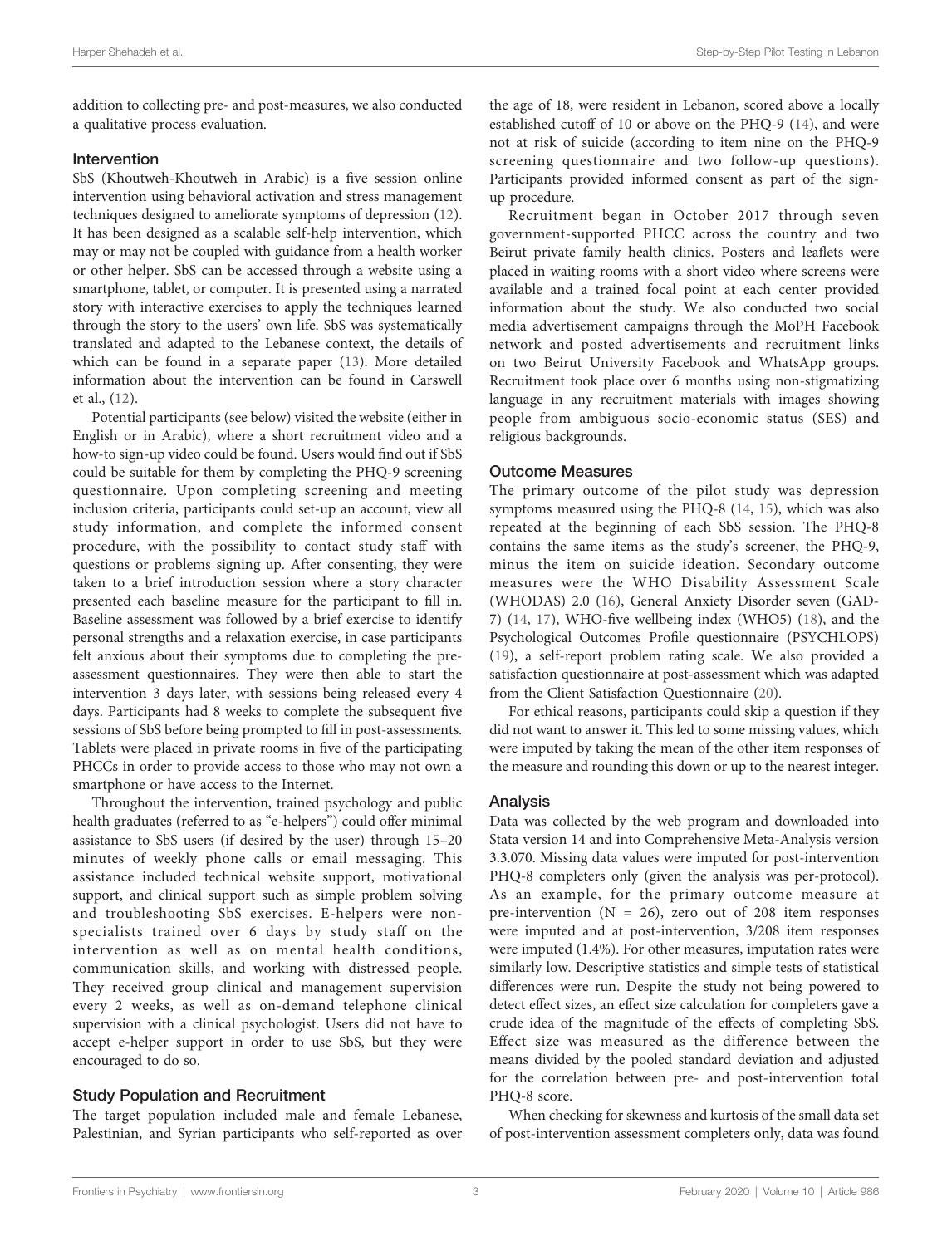to be right-skewed for all measures apart from the PHQ-8 either at pre- and/or post-assessment. We therefore carried out a t-test and effect size calculation on PHQ-8 data and Wilcoxon matched pairs signed ranks tests on the other outcome measures.

### Process Evaluation and Web Analytics Analysis

The process evaluation comprised 1-hour long interviews with 11 participants in the study (seven of these had completed the intervention and four had dropped out, i.e. completed less than four sessions). Study participants were asked during their support sessions or in the PHCC if they wanted to participate in a telephone or face-to-face interview after the study (face-toface interviewees were offered 10 USD to cover travel expenses). Of those who had accepted, 11 were selected at random toward the end of the study period. All participants provided verbal informed consent on the phone prior to the interviews. Participants were diverse with regards to nationality, gender, marital status, and area of residence. Interviews were conducted by phone or face-to-face, depending on the preference of the participants. Those who attended the face to face interviews were remunerated 10\$ for transportation. In addition to interviews with participants, interviews were conducted face-to-face with the four e-helpers, the clinical supervisor, six front line workers from several PHCCs, and four directors of PHCCs.

A semi-structured interview schedule was used to guide the discussion with participants. This schedule included questions on five main themes: overall experience, intervention content, rapport with e-helpers, intervention adherence, and burden of assessments (see [Supplementary Data Sheet 1](#page-9-0) for Process evaluation semi-structured interview guide for participants of the intervention). Interviews were recorded and transcribed. Interviews were carried out and analyzed by the local project coordinator (JAR) and a consultant research assistant (recruited to carry out some of the interviews with project staff in order to minimize bias in responses).

Interview data (in the form of notes) was recorded, transcribed, translated into English, and thematically analyzed. Responses were categorized into themes by one of the two data collectors and a third team member checked the thematic coding against the original recordings or notes of the interviews (EH). Discrepancies in thematic coding of information were discussed between data collector and the data checker.

Available website analytics were compiled using the Matomo (Piwik) web analytics application V3.3.0, including information about the number of visits to the site, descriptive data on the number of sessions completed by participants, weekly depression scores, and number of participants who dropped-out.

### RESULTS

# Demographic and Usage Data

Out of 149 applicants, 129 completed the baseline assessment and met inclusion criteria (of which 100 were female). Their TABLE 1 | Characteristics of study participants who chose to provide demographic information.

| Demographic characteristic               | Frequency |
|------------------------------------------|-----------|
| Nationality ( $n = 126$ )                |           |
| Lebanese                                 | 111 (88%) |
| Palestinian                              | 8(6%)     |
| Syrian                                   | 5(4%)     |
| Other                                    | 2(2%)     |
| Gender ( $n = 129$ )                     |           |
| Female                                   | 100 (78%) |
| Male                                     | 29 (22%)  |
| Highest level of education ( $n = 124$ ) |           |
| Primary school (3-6 y)                   | $1(1\%)$  |
| Elementary (6-14 y)                      | 3(2%)     |
| Secondary school (15-17 y)               | 14 (11%)  |
| University (18+y)                        | 97 (78%)  |
| Technical school (18+ y)                 | 9(7%)     |
| Occupation ( $n = 128$ )                 |           |
| Employed paid                            | 44 (34%)  |
| Non-paid work                            | 2(2%)     |
| Student                                  | 41 (32%)  |
| Homemaker                                | 12 (9%)   |
| Unemployed                               | 23 (18%)  |
| Other                                    | 6(5%)     |
| Location ( $n = 127$ )                   |           |
| Beirut                                   | 54 (43%)  |
| Outside Beirut                           | 65 (51%)  |
| Outside Lebanon                          | 8(6%)     |
| Marital status ( $n = 123$ )             |           |
| Never married                            | 75 (61%)  |
| Currently married                        | 35 (28%)  |
| Separated                                | 6(5%)     |
| Divorced                                 | 6(5%)     |
| Widowed                                  | $1(1\%)$  |

mean age was 27.7 years old (range 18–70). Demographic characteristics are displayed in Table 1.

We had envisaged to recruit 200 people in 6 months, but we struggled to recruit this number of participants, with particularly low numbers of non-Lebanese nationals (5/126 Syrians and 8/ 126 Palestinians). Of the 126 people who responded when asked "how did you find out about Step-by-Step", 81 stated they heard about SbS via the web (Facebook being the only website we recruited through), and 20/126 had heard about it through a friend. Twenty people selected via a health center (either from a health worker or by the flyers and posters placed in health centers). Of the Palestinians who did sign up, all eight were recruited in the health center of a refugee camp.

[Figure 1](#page-4-0) shows the number of participants that completed each session of the intervention. Fifty-five (43%) of the 129 participants did not start session one after they had signed up and completed baseline assessments. Twenty-six of those 74 (35%) participants who started SbS completed post-treatment questionnaires. Thirty-two of 74 participants (43%) who started completed all five sessions and 35 (47%) completed between one and four sessions. All but three people who reached session four went on to complete the intervention. If we consider a completer to be anyone who started session 1 and completed at least four of the six sessions (n = 35), SbS had a drop-out rate of approximately 50%.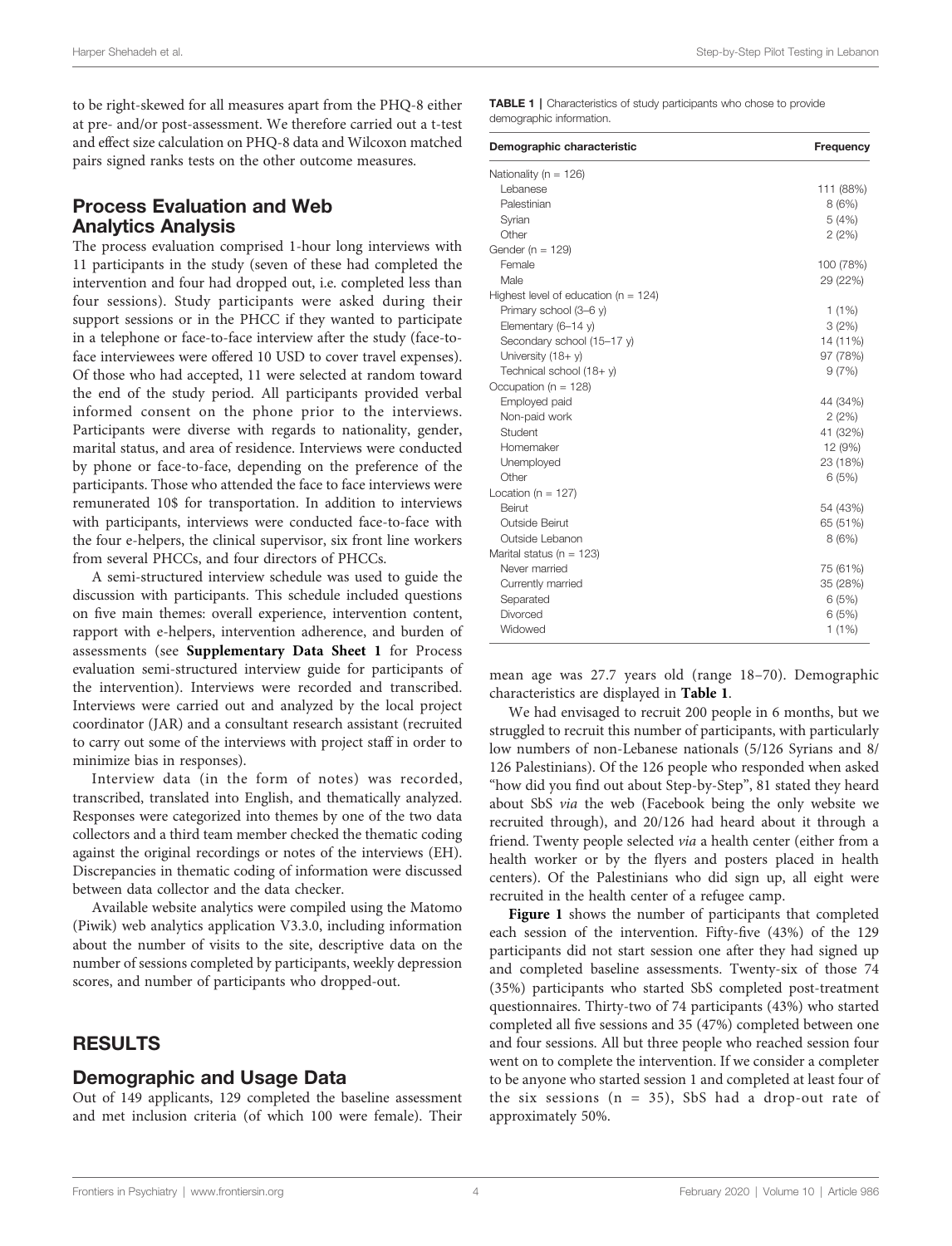<span id="page-4-0"></span>



Characteristics of those participants who signed up but never returned to the Step-by Step website site were broadly similar to those who reached session four or five (completers). A two-tailed ttest showed that there was no difference in the pre-intervention PHQ-8 scores of those who signed up and did not complete, versus those who completed post-assessment ( $t = 0.104$ ,  $p = 0.92$ , twotailed,  $df = 217$ ). The two groups slightly differed with regards to marital status (a larger proportion of completers were never married) and how they heard about SbS (completers being more likely to have heard about SbS through the Internet as opposed to through a friend or family member). See [Supplementary Table 1](#page-9-0) for more information on characteristics of completers versus non-starters.

### Outcomes of Sbs

Depression as assessed by mean PHQ-8 total scores decreased at each measurement each session among all participants and among those completing post-assessment only, as shown in Figures 2 and 3.

Among the 26 people who completed post intervention assessment, the mean number of sessions completed was 4.7. Mean scores on all measures decreased from baseline to post-SbS, as shown in Table 2. There was a significant difference



FIGURE 2 | Mean Patient Health Questionnaire depression scale (PHQ-8) scores by session for all participants.



scores by session for those completing post assessment only.

between baseline and post SbS PHQ-8 scores ( $t = 5.62$ ,  $p = < 0.01$ two-tailed, df = 25). An effect size calculation (Hedges' g) estimated the magnitude of that pre-post difference at 1.56 (95% confidence interval 1.05–2.07).

The results from the Wilcoxon signed ranks tests showed a significant difference between baseline and post-SbS scores on all secondary outcome measures (see Table 2).

Despite the inclusion criteria to have scored 10 or higher on the PHQ-9 screener [a locally established cut-off, [\(14](#page-9-0))], 6/26 did not indicate caseness for major depressive disorder when they completed the PHQ-8 measure at baseline shortly after screening [a score of 10 or over when using the PHQ-8, [\(21](#page-10-0))]. Of these six people who did not have major depression at baseline, five had improved symptom scores and one did not change after completing SbS. Among the remaining 20 participants who had major depressive disorder at baseline (according to the PHQ-8), 75% (15/20) scored below the cut off for major depressive disorder at post assessment. Of those who remained above cut off  $(PHQ-8 > 9)$  at post-intervention, one had improved symptom scores, one had not changed and three had deteriorated (with change scores of −7, −4, and −3).

TABLE 2 | Mean scores, standard deviations and results of Wilcoxon signed ranks test for all outcome measures among participants who completed post-SbS assessment.

| <b>Measure</b>   | <b>Baseline</b><br>mean and<br>standard<br>deviation $(N =$<br>26) | Post-SbS<br>mean and<br>standard<br>deviation | Post-SbS<br>assessment<br>N | z        | р       |
|------------------|--------------------------------------------------------------------|-----------------------------------------------|-----------------------------|----------|---------|
| PHQ-8            | 13.96 (4.75)                                                       | 6.31(5.73)                                    | 26                          | 3.903    | < 0.001 |
| <b>WHODAS</b>    | 15.15 (8.37)                                                       | 9.61(9.88)                                    | 23                          | 2.680    | < 0.01  |
| 2.0              |                                                                    |                                               |                             |          |         |
| WHO-5            | 7.96 (3.30)                                                        | 13.69 (5.19)                                  | 23                          | $-3.594$ | < 0.001 |
| GAD-7            | 14.11 (4.21)                                                       | 7.22 (4.31)                                   | 23                          | 3.763    | < 0.001 |
| <b>PSYCHLOPS</b> | 15.85 (3.29)                                                       | 6.43(3.98)                                    | 21                          | 3.982    | < 0.001 |
|                  |                                                                    |                                               |                             |          |         |

PHQ-8, Patient Health Questionnaire depression scale; WHODAS 2.0, WHO Disability Assessment Schedule; WHO-5, WHO-Five well-being Index; GAD-7, Generalized Anxiety Disorder scale; PSYCHLOPS, Psychological Problems and Outcomes, CI, Confidence Interval.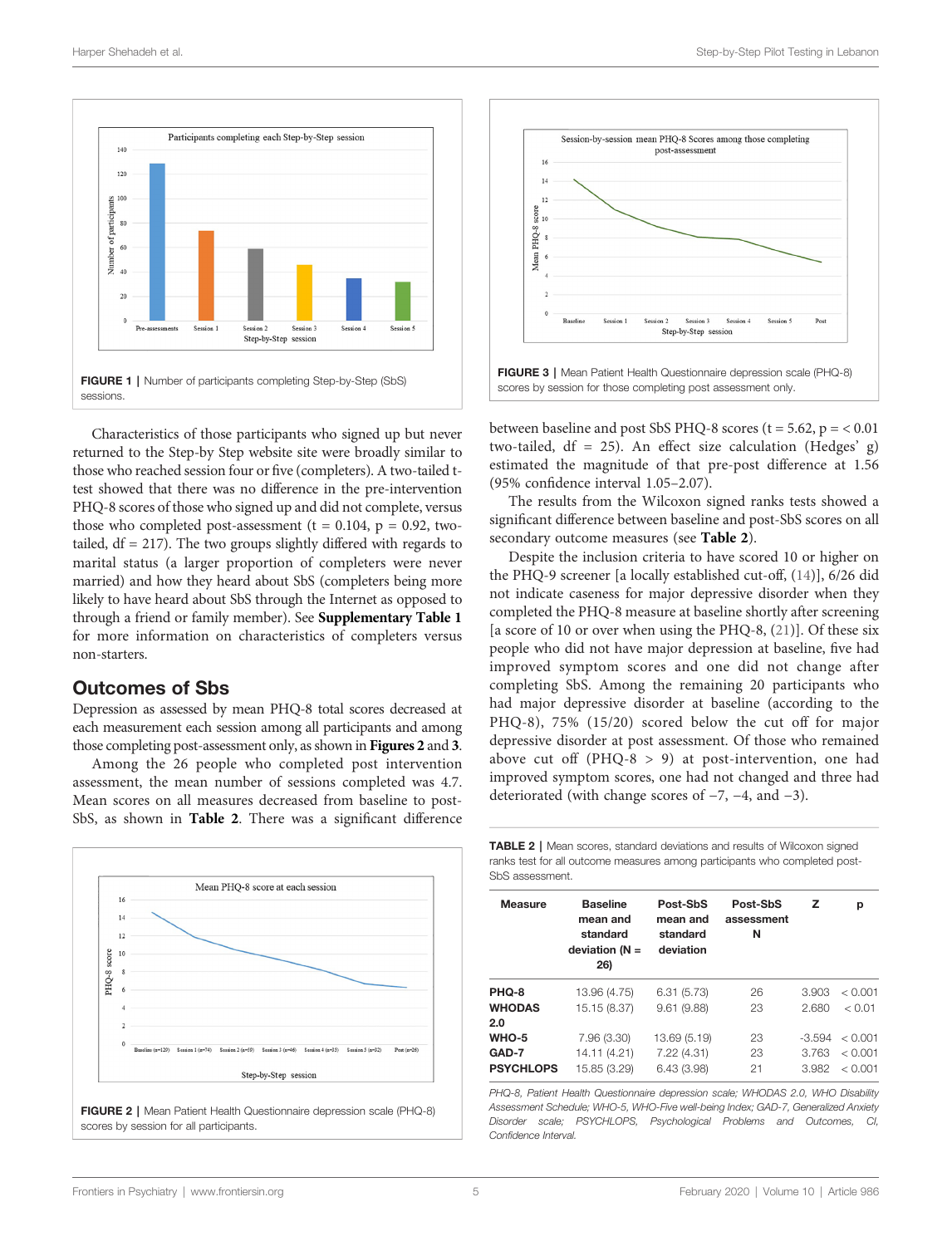The client satisfaction questionnaire was filled in by 21 participants. Questions used a Likert scale from 1 to 5, with higher values indicating higher satisfaction. Mean item satisfaction for SbS ranged from 2.9 out of 5 (for the question "to what extent has our program met your needs?") to 3.8 out of 5 (for the question "If a friend were in need of similar help, would you recommend our program to him or her?). The mean total satisfaction score was 26.5 out of a possible 35 indicating on average these participants indicated high levels of satisfaction.

### Process Evaluation

The process evaluation consisted of interviews with four clinic managers, six frontline workers, 11 participants (completers or drop-outs), the four e-helpers, and the clinical supervisor (see Figure 4 for a visual representation).

Results revolved around five themes (which were led by the semi-structured interview questions): overall experience, intervention content, rapport with e-helpers, intervention adherence, and burden of assessments.

#### Overall Experience

#### General Perception of E-Mental Health

In general, the SbS intervention was valued and considered innovative among PHCC managers and focal persons, yet, with an acknowledgement that such an intervention needs time to be accepted by the community.

"Even the international visitors were surprised by the posters and were astonished that MoPH is leading on such advanced methods. We need much more time to reach this stage (where people are ready to use it)." (manager)

One manager expressed that she trusted face-to-face therapy only. Most frontline workers and managers agreed that the intervention is more relevant and useful to people of moderate to high SES levels and not to refugees or the disadvantaged population that they serve in their centers. The reasons cited revolved around Internet access problems, illiteracy, lack of community knowledge about mental health and the lack of time, financial and human resources to support, follow-up, and track patients.

"This intervention could be relevant to people from higher social classes; but at the PHCC level and the refugees' level, it's difficult cause they are mostly illiterate and don't have the concept of caring for their mental health. Maybe better for educated people who are more aware about mental wellbeing."

Their recommendations for service integration were to:

- Ensure a good Internet connection;
- Train and allocate assistance for SbS use;
- Conduct awareness sessions frequently and repetitively to spread awareness and normalize use of the intervention.

One frontline worker reflected on the importance of the MoPH endorsing SbS for its credibility, whereas two others expressed their willingness to be more involved and to be given the autonomy to call users and run awareness sessions and workshops by themselves:

"I wish I could be given more authority or responsibility in this, to be able to spread the word in several settings; for example, I can conduct awareness sessions and workshops without getting millions of approvals every time. The system is very bureaucratic here and is obstructing the fast pace of the recruitment in SbS."

Frontline workers reported mixed reactions among clinic users when seeing SbS advertisements: some took pictures and were interested, while others avoided engagement or didn't feel involved. A common finding was that the registration process was complex and inhibited the participation of many. This was echoed in the responses from SbS drop-outs, with their main reasons for not completing SbS being technical and not related to the content of the intervention.

In contrast to these reports, feedback from the seven completers was very positive. SbS was perceived as a feasible solution to physical and financial inaccessibility of services, stigma and isolation, or a great complement to the therapy that some were already receiving:

"I am a very busy person and I live far away and don't have access to PHCC. I learned to help myself, I learned new skills to do daily. I knew about it from Facebook and I'm so glad I found it because it benefited me a lot."

One participant even noted a drastic change in her perception and the self-stigma she had toward mental health:

"I was shocked because I didn't want to seem "crazy", yet, when I did it, I understood that having issues does not mean you're

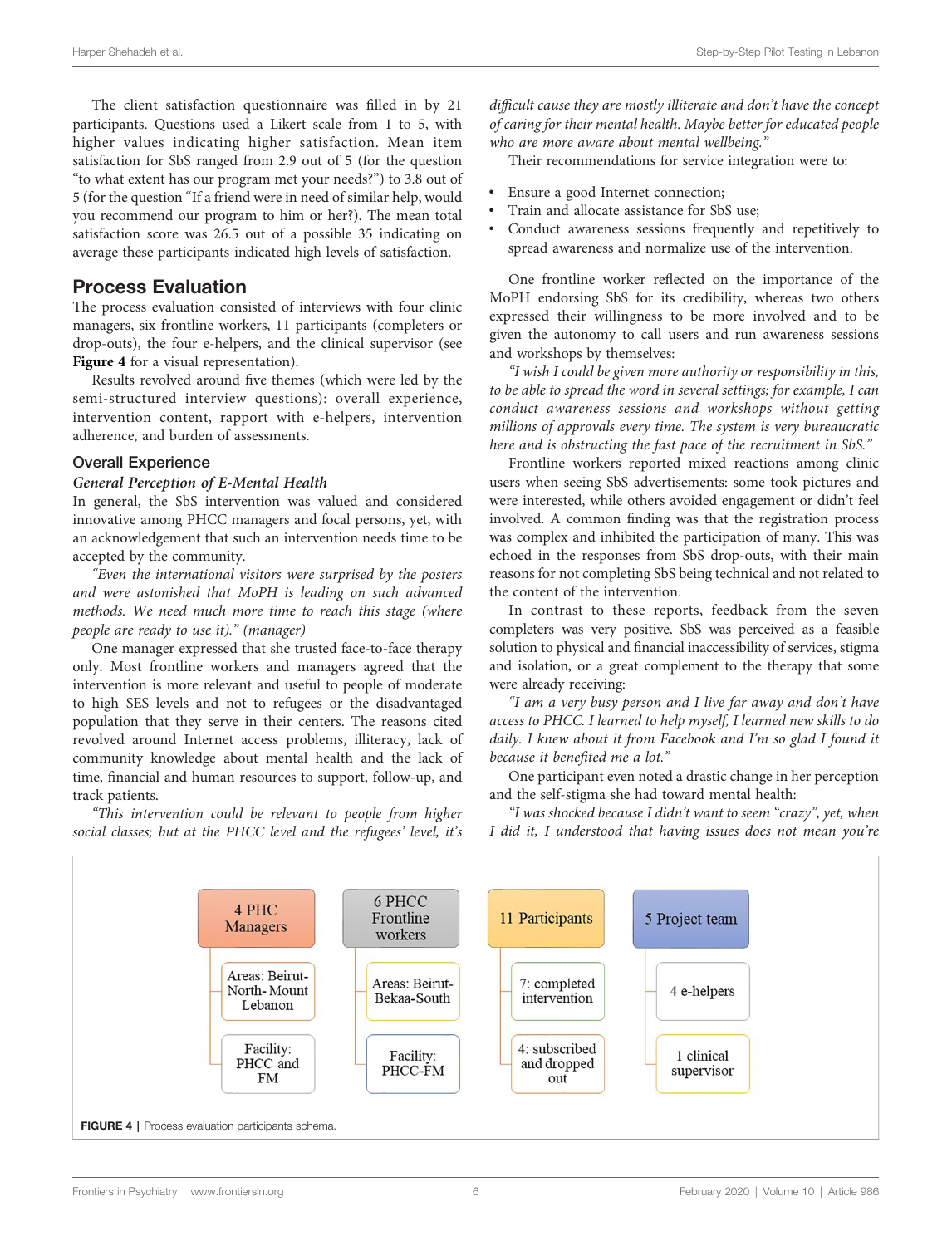crazy and that everyone might be suffering from something eventually."

The e-helpers all reported to be happy to have taken part, for example, one described the experience as "great, unique and amazing and beneficial". Nevertheless, half of them perceived it as useful to complement face to face therapy.

Recruitment methods could be improved, according to one completer and most e-helpers and focal persons:

"The only area of improvement is that you did not advertise for it! I saw it in a clinic and when I went back home, I searched everywhere on the Internet and couldn't find it; so I had to go back to the clinic and look for it."

### Intervention Content

#### Story

Both drop-outs and completers liked the story, its pace and length (some did cite that activities were a bit difficult toward the end) and related to the symptoms of the character. Feedback was divided into two: those who were married liked the character profile while those who were not felt that it was more tailored toward people with families, impeding their ability to relate to the story. They suggested new problems and character lifestyles to be added to the story:

"I have three kids; I liked the family concept and that it reminded us about the values of the family and the fact that if I get better, my family will be better as well." (drop-out 1)

"I liked the story, it's from the local culture and stems from daily life situations that we are actually living. It would be nice to have more [suggestions for] activities." (drop-out 2)

"I could relate to the symptoms but not to the lifestyle; she's a housewife with kids while I'm a student; add examples for younger or older persons (fitting in, peer pressure, university, work)". (completer 1)

"Instead of having the person not wanting to go to work, focus more on a situation where the person still goes to work but feels frustrated, demotivated and irritable." (completer 2)

They also suggested to change the voice-over in the story video as it was cold and monotonous in many instances. Suggestions were made to use more lively colors and videos in English as well as in Arabic.

#### Website

In general, all participants mentioned that navigating the site was simple, yet, the log-in process was long and complicated. In fact, three of the four people who dropped out said it was partly due to technical problems or complexity of sign-up.

#### Rapport With E-Helpers

It was noted among participants interviewed and the e-helpers that there was a general preference from the public to have specialist support. Of the four drop-outs that were interviewed, three would have preferred if the e-helpers were qualified specialist therapists. One of the completers also commented on a preference for specialist support.

"When the e-helper told me they were not a psychologist, I felt "oups" as I had different expectations; if the e-helpers were

experts, their words would have given them more credibility. Ehelper was doing the job well but I mean e-helper was not a specialist, so they wouldn't be able to dig more into problems or therapeutic techniques."

"If I were to receive calls, I would have liked for someone professional to call me."

This was confirmed by the e-helpers who stated that they struggled clarifying to participants that they were not professionals, especially to those who expected to get professional support.

"The concept of self-help is new which could explain their expectations" (e-helper)

Having said this, the three that had contact with an e-helper all commented very positively on their relationship with the ehelper and found the support positive and helpful.

"I used to wait eagerly for Monday calls to let it out in a healthy way instead of hitting my children. So really this was very helpful."

"I didn't feel she was a therapist, rather, she cared as a friend and wanted to make me feel better; she was compassionate. I loved it. She made me feel alive and that I exist."

"I think that's what makes the program very special. It gives you motivation- it makes it more personal"

From the e-helpers' perspective, they described their rapport with the participants as very diverse and classified the users into four groups: the active and responsive users, who benefited the most from the program; the inactive yet responsive users, who received support without doing the sessions; the active yet unresponsive users, who did the sessions independently and did not wish to have support from e-helpers; and those who were both inactive and unresponsive after sign up.

In addition to the above, e-helpers shared some challenges encountered while dealing with special cases such as users who got attached to them, asked them personal questions, or were high risk cases (mainly presenting with suicidal ideation).

"Some asked me "do you love me?" others inquired about my personal information "family name, age, religion, area of origin" and one or two asked for a meet up with some of us" (e-helper)

The main recommendations regarding e-helper support were to:

- Focus more on the suicide risk management procedure in the training;
- Add more self-care techniques for the e-helpers who are susceptible to stress or burnout;
- Lengthen the shift times of the e-helpers in order to ensure cover of busy afternoon hours;
- Add notifications and reminders for participants to comply with the intervention

All these recommendations were taken into consideration by the project team in planning the next phase of the project.

#### Intervention Adherence

Problems with reminders and motivation were prevalent among participants whereby most forgot to log-in, practice their activities, and respond to the e-helpers' messages/calls.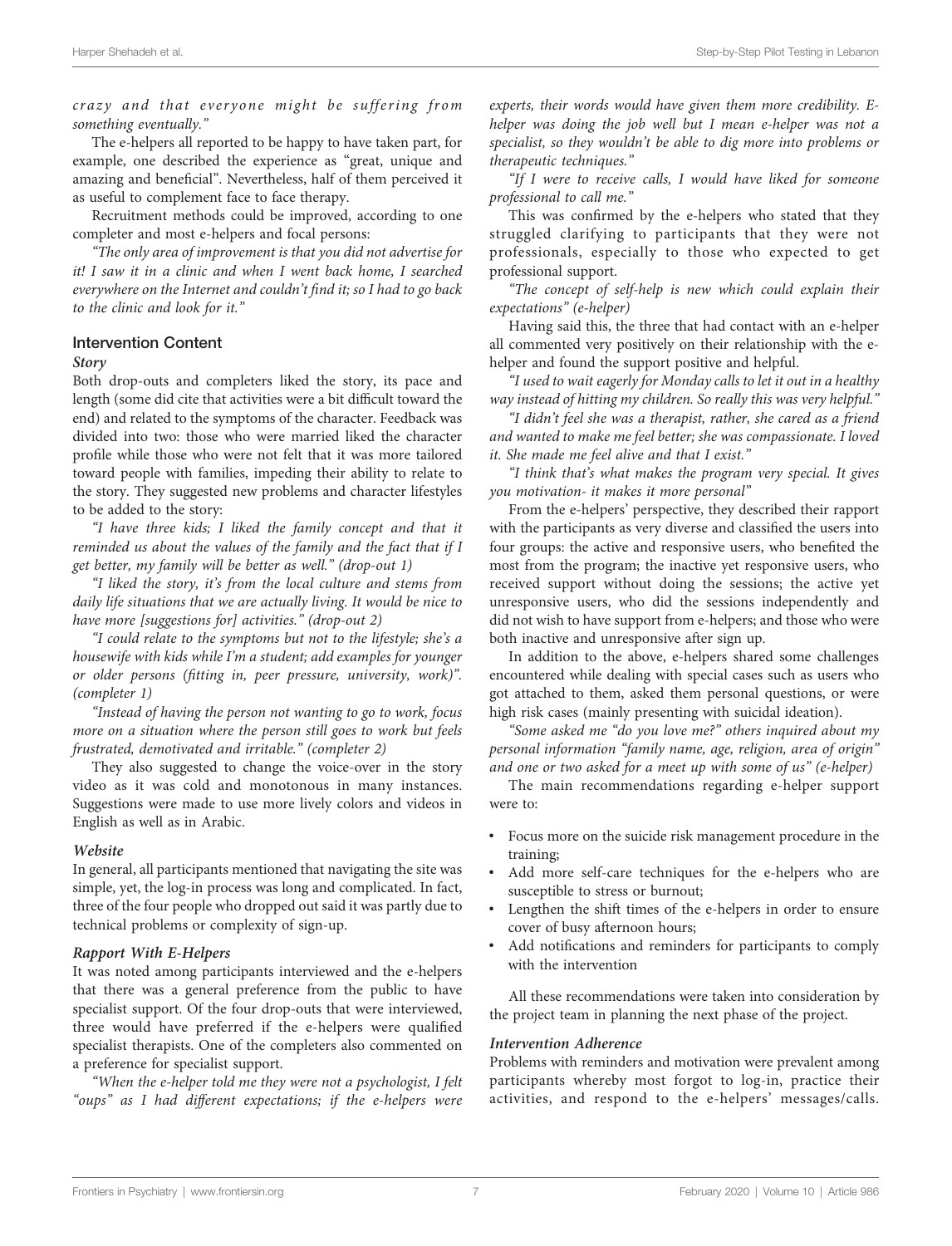Recommendations were made to make the website more interactive and dynamic. Two completers suggested to add push notifications and empowering messages, including praise and potentially personalized motivational messages.

E-helpers affirmed these findings by stating that they were frustrated with following up and reminding the unresponsive or the inactive users to log in, attend their support sessions or do their sessions and activities. They also recommended to add pop up notifications and reminders prior to the support sessions, and whenever a new session is available.

One drop-out stated that she lacked the motivation and time to practice the activities which added more stress on her:

"When I saw this program, I thought to myself: "that's it! This is what's missing in my life and I've got to do it!" but then I lacked motivation … I don't have a minute to calm down and I usually stay late at work. So when I come back home, I stop doing anything- and I stress out for not being able to do the activities that I wrote. I need a break but I can't do anything else, which makes me hate myself."

#### Website User Behavior and Preferences

A total of 4209 unique visitors came to the site during the recruitment period, including study staff. Most people accessed the website using smartphones (62%), followed by computers (26.5%) and other devices such as tablets (12%). At sign up, participants most commonly chose to communicate to e-helpers by email or WhatsApp messaging  $(n = 74 \text{ or } 57.4\%)$ , then by phone ( $n = 32$  or 24.8%), and then by using the instant message "Chat" function within the website  $(n = 23 \text{ or } 17.8\%).$ 

The analysis of web traffic provided limited but some relevant information including when there were peaks in the number of site visits, which coincided with Facebook advertising drives (December 2017 and February 2018). It also showed that between 23% and 32% of website visitors were lost at the point of screening. Between 53% (English website) and 69% (Arabic website) of people who did complete the screening repeated it if they were excluded. The web analytics showed that just 19% of the visitors (on the Arabic and English website) clicked on the detailed study information. Participants who watched the videos of the sessions watched between 21% and 75% of the video length on average.

### **DISCUSSION**

The data from this uncontrolled pilot test (post intervention assessment completers  $n = 26$ ) showed mean depression symptom scores to decrease at each time point throughout the intervention among those who continued the intervention. Despite a substantial attrition between baseline and postintervention testing, session data seemingly showed symptoms to improve. Though drop-out was high, pre- and postintervention data showed a statistically significant reduction in symptoms of depression and anxiety, improvement in wellbeing and in functioning and a reduction in the magnitude of selfdefined problems pre- and post-SbS. Though the effect size

calculation on depression scores should be taken with caution due to few participants, high attrition and no control group, its magnitude was great, at  $g = 1.56$  (95% confidence interval 1.05– 2.07). The uncontrolled study design and lack of postintervention data from the numerous drop-outs means that one cannot rule out natural recovery or other extraneous variables causing this effect. Qualitative data gathered through process evaluation interviews with a number of stakeholders suggest that the intervention itself is acceptable and feasible and that motivation and/or technical problems were key reasons for drop-out, as opposed to intervention content or the general concept of the delivery model. This research shows that there are a number of considerations to incorporate into the intervention itself and into the design of further effectiveness testing.

Disproportionately few people who signed up to this study were Syrian or Palestinian. The social media campaign was limited to advertising through the MoPH Facebook pages, so was more likely to have attracted nationals who have an interest in health. Furthermore, WhatsApp advertising was limited to two university student groups, attracting younger, more affluent Lebanese students (as Syrians and Palestinians in Lebanon are less likely to go to university than Lebanese nationals). In emental health studies focused on Turkish and Arab migrants in the Netherlands and Australia, focused Facebook advertising was found to be an effective strategy for recruitment [\(22](#page-10-0), [23\)](#page-10-0). Further testing of SbS will focus more on recruiting Syrians and Palestinians as well as Lebanese people, weighing more heavily on using social media in a focused manner to capture potential participant's attention, as well as other traditional recruitment methods. An important learning point was that recruitment materials should be tailored for different population groups and should use a broader range of social media channels. The research team is currently linking to international organizations and non-governmental organisations (NGO) that serve Syrian refugees specifically for recruitment support.

The results from this pilot study are informing an updated smartphone app and website version (hybrid) of SbS, which will include offline capabilities and features such as notifications and a within app communication channel for support. Demographic data and user feedback has also informed content changes (making SbS more tailored to unmarried, economically active users). It is expected that the new app version will address the many comments gathered in the interviews, making it easier to use and more equitable with regards to data costs for participants. Planning has started for the next phase of testing, with much more reliance on social media and other digital channels for recruitment and also calling on partner agencies, service providers, and other community resources to attract potential participants.

Though the primary effect size calculation found in this study is likely overestimated due to design limitations, it (Hedges  $g =$ 1.56) is comparative to the effect sizes shown in other studies which used guided e-mental health in the treatment of depression in high income settings  $(21)$  $(21)$ , effect size = 0.98;  $(22)$ , [23](#page-10-0)). Forthcoming RCTs will shed more light on SbS effectiveness compared to like interventions.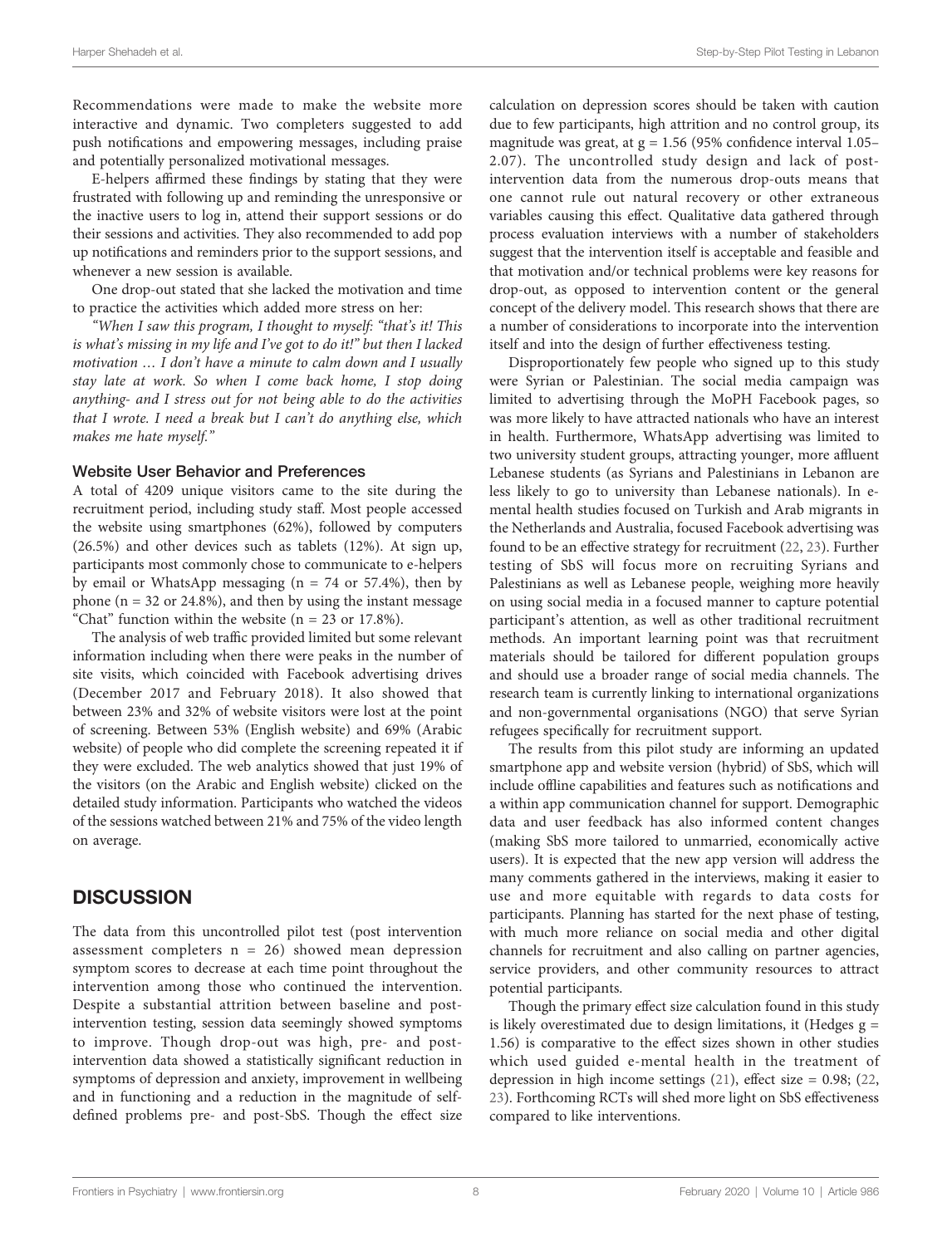As an uncontrolled pilot, this study carries a number of limitations. Of the 129 people that were recruited, those completing four sessions or 80% of the intervention (considered a completer) were 35 (27%) and those completing post assessment were only 26 (20%). These figures are high compared to other e-mental health studies, which often have rates of attrition at around 33% ([24\)](#page-10-0). Having said this, a study on e-mental health for depression among Turkish migrants in the Netherlands had an attrition rate of 42% (post-intervention) and 62% at 4 months follow up ([25\)](#page-10-0).

In this study, 41% of those who signed up did not commence SbS (also a problem in other e-mental health studies, for example, Watts et al., 2013, where 33% were lost at sign-up ([26\)](#page-10-0). With so few participants providing both baseline and postintervention data and without a control group, the findings should be interpreted with caution and considered only as an indication that the intervention might be efficacious. Further testing is planned for 2019 and 2020, during which we will focus recruitment activities on the seemingly more effective method of advertising on social media, additionally targeting Syrian refugees through refugee- dedicated services.

Web analytics data showed that a number of participants reentered data presumably in order to get access to SbS after they had been excluded. This presumption is supported by the fact that 3/26 participants who completed baseline and post-SbS assessments did not indicate caseness for mild depression when they completed the PHQ-8 measure at baseline shortly after they were indicated for caseness at screening. During further testing, it will be important that website visitors cannot re-enter screening information once they have been excluded from the study.

We cannot be sure from the data gathered in the process evaluation why there was such a high number of non-starters (41%), incremental drop-out, and people who did not complete the post-assessment, though motivation was commonly mentioned by the participants we gathered feedback from. Participants were sent up to three email reminders when they did not log into the system and when their post-assessment was due. E-helpers also tried to call (up to three attempts) those who provided their phone number to remind them of the postassessment. It seems from formative work carried out that email is not the best means of communication with the target user group as email addresses or login details are often forgotten. E-helpers recalled that the success rate (number of call attempts versus number of calls answered) of the reminder calls for postassessment was low.

Though "non-use" attrition (i.e. people registering but never using the intervention) is not unusual in mental health interventions, we gathered anecdotal knowledge that professionals (e.g. academics, health staff and NGO staff) had signed up to the intervention out of curiosity having seen social media posts or hearing about it through colleagues. Furthermore, analytics data suggested that some users who were excluded resubmitted answers to the screener, meaning that people for whom the intervention was not designed were signing up. For example, people not suffering from depression, people having suicidal thoughts, therefore needing more targeted support or those not intending to use the intervention may have registered for SbS. This was a very important learning point and for the app version of SbS, we will need to make a separate discovery area or resources for people curious about SbS. Finally, one of the completers we interviewed for the process evaluation said they were also receiving concurrent face-to-face therapy. Participants for whom this is the case should be flagged in future trials for analysis purposes.

Pilot and feasibility studies aim at identifying potential problems and solutions before running large trials and the lessons learned during this small pilot test are important. It will be necessary to make the intervention much more userfriendly, to enhance recruitment methods (particularly to recruit Syrians, as numbers were so low), as participants complained of technical issues and complexity of sign up. In the two cases of suicidal thoughts that were dealt with by an e-helper and his clinical supervisor, it became apparent that in order for e-helpers to feel more confident with such issues, it will be necessary to ensure more training for e-helpers on suicide case management. Lack of motivation was cited as a barrier for engagement with SbS, so for the next version, we will increase motivational content. Despite an in-depth cultural adaptation process where cultural and contextual relevance was balanced with fidelity to therapeutic content ([13](#page-9-0)), some participants and drop-outs mentioned that the story was not relevant to them and their life circumstances, which could have been a reason for high attrition. Ahead of the next round of testing SbS, we will review the story, making a separate tailored version, more relevant to single users. This would include the characters being younger, working, or studying and will refer to activities more akin to typical activities in an approximately 18–25 age group. The app version of the intervention will be more attractive, engaging, and user-friendly. Evidence indicates that attrition rates are lower in highly interactive e-interventions [\(5,](#page-9-0) [6](#page-9-0), [27\)](#page-10-0), and although more evidence is needed on the question of participant retention, we envisage that the ease of use, ability to send participants motivational notifications directly to smartphones, and the offline capabilities of an app may reduce attrition rates. If attrition is still high in subsequent testing, we hope to carry out more process evaluation phases to understand why.

# **CONCLUSION**

The SbS e-mental health intervention has feasibly resulted in reductions in symptoms of depression and anxiety among those who completed the intervention, though the study was uncontrolled and sample size was very small. Post-intervention assessment completers also indicated a reduction in disability and perceived life problems along with an increase in wellbeing. The quantitative results, as well as the qualitative process evaluation and responses to a client satisfaction questionnaire provide support for the potential of the intervention to help people living in Lebanon, however, it is essential to make some content and procedural adaptations to the app version of the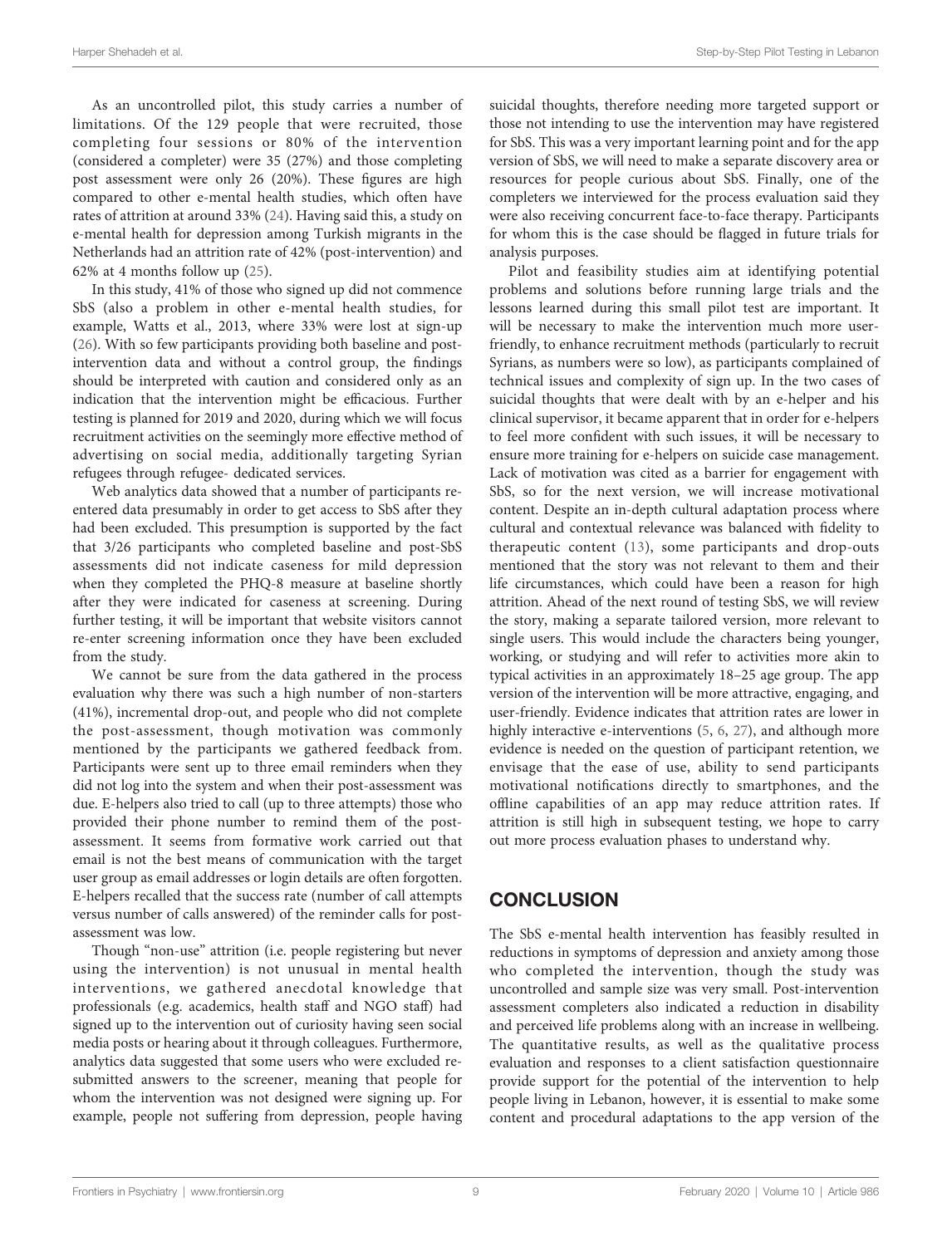<span id="page-9-0"></span>intervention ahead of randomized testing in the coming year. This form of treatment could, in the future, increase capacity to provide care to people living in Lebanon via the Internet who would otherwise not have access to evidence-based care.

# DATA AVAILABILITY STATEMENT

The datasets generated for this study are available on request to the corresponding author.

# ETHICS STATEMENT

This study was carried out in accordance with the recommendations of the WHO Research Ethics Review Committee and the St Joseph's University Ethics Committee in Beirut. Written informed consent was provided through the Step-by-Step website at sign-up to the program. All subjects gave written informed consent in accordance with the Declaration of Helsinki. The protocol was approved by the WHO Research Ethics Review Committee and the St Joseph's University Ethics Committee in Beirut, Lebanon.

# AUTHOR CONTRIBUTIONS

SW, MH, EvH, KC, and MO designed the intervention, with the support of JA, RC, EZ, and WK for local translation and adaptation. EH and AW were responsible for creating and managing the website. MH, JA, and KC designed and conducted the study with the support of PC, RC, EH, WK, KS, MO, EvH, AW, and EZ. MH, JA, and PC analyzed the data and all other authors contributed to the interpretation of the data.

# **REFERENCES**

- 1. Moock J. Support from the internet for individuals with mental disorders: advantages and disadvantages of e-mental health service delivery. Front. Public Health (2014) 2:65. doi: [10.3389/fpubh.2014.00065](https://doi.org/10.3389/fpubh.2014.00065)
- 2. Ministry of Public Health. Mental health and substance use-prevention, promotion, and treatment-situation analysis and strategy for Lebanon 2015–2020. Version 1.1. Beirut, Lebanon (2015).
- 3. Arjadi R, Nauta MH, Chowdhary N, Bockting CLH. A systematic review of online interventions for mental health in low and middle income countries: a neglected field. Glob Ment. Health (Camb). (2015) 2:e12.
- 4. Naslund JA, Aschbrenner KA, Araya R, Marsch LA, Unützer J, Patel V, et al. Digital technology for treating and preventing mental disorders in lowincome and middle-income countries: a narrative review of the literature. Lancet Psychiatry (2017) 4(6):486–500.
- 5. Baumeister H, Reichler L, Munzinger M, Lin J. The impact of guidance on Internet-based mental health interventions — a systematic review. Internet Interventions (2014) 1(4):205–15.
- 6. Richards D, Richardson T. Computer-based psychological treatments for depression: a systematic review and meta-analysis. Clin. Psychol. Rev. (2012) 32(4):329–42.
- 7. World Health Organization. WHO | Comparative effectiveness of different formats of psychological treatments for depressive disorder [Internet]. WHO. (2015). Available from: [http://www.who.int/mental\\_health/mhgap/evidence/](http://www.who.int/mental_health/mhgap/evidence/depression/q8/en/) [depression/q8/en/.](http://www.who.int/mental_health/mhgap/evidence/depression/q8/en/) [cited 2019 Mar 5].
- 8. United Nations High Commissioner for Refugees. Connecting Refugees: How Internet and Mobile Connectivity can Improve Refugee Well-Being and

MH and JA wrote the manuscript and all authors carefully reviewed the manuscript and gave final approval of the work to be published.

# FUNDING

This work was supported and funded by Fondation d'Harcourt, Geneva, Switzerland (Grant No. 64366).

### ACKNOWLEDGMENTS

We thank our colleagues at Fondation d'Harcourt—Gaia Montauti and Sara Pedersini—for their support and inputs to the project. We also thank other colleagues who contributed, in particular, Nour Kik, Ghada Abou Mrad, Sandra Hajal, Rasha Abi Hana, Perrine Posbic, Fadi Daccache, and Jihane bou Sleiman. Our thanks to International Medical Corps, Lebanon and Association Francophone des Malades Mentaux, Beirut, for their support with recruitment and project administration. Finally, we thank our dedicated "e-helper" team for their support of SbS users and with preparing and translating the intervention materials.

The opinions expressed in this paper are those of the authors and do not necessarily represent the decisions, policies, or views of the WHO.

# SUPPLEMENTARY MATERIAL

The Supplementary Material for this article can be found online at: [https://www.frontiersin.org/articles/10.3389/fpsyt.2019.](https://www.frontiersin.org/articles/10.3389/fpsyt.2019.00986/full#supplementary-material) [00986/full#supplementary-material](https://www.frontiersin.org/articles/10.3389/fpsyt.2019.00986/full#supplementary-material)

Transform Humanitarian Action. Geneva, Switzerland (2016). [Internet]. Available from: [http://www.unhcr.org/publications/operations/5770d43c4/](http://www.unhcr.org/publications/operations/5770d43c4/connecting-refugees.html) [connecting-refugees.html](http://www.unhcr.org/publications/operations/5770d43c4/connecting-refugees.html). [cited 2018 Jul 20].

- 9. Karam EG, Mneimneh ZN, Karam AN, Fayyad JA, Nasser SC, Chatterji S, et al. Prevalence and treatment of mental disorders in Lebanon: a national epidemiological survey. Lancet (2006) 25367(9515):1000–6.
- 10. Gearing RE, Schwalbe CS, MacKenzie MJ, Brewer KB, Ibrahim RW, Olimat HS, et al. Adaptation and translation of mental health interventions in Middle Eastern Arab countries: a systematic review of barriers to and strategies for effective treatment implementation. Int J Soc Psychiatry (2013) 59(7):671–81.
- 11. International Telecommunications Union. ITU Statistics [Internet]. (2017). [Available from: https://www.itu.int/en/ITU-D/Statistics/Pages/stat/default.](https://www.itu.int/en/ITU-D/Statistics/Pages/stat/default.aspx) [aspx](https://www.itu.int/en/ITU-D/Statistics/Pages/stat/default.aspx). [cited 2018 Mar 30].
- 12. Carswell K, Harper-Shehadeh M, Watts S, van't Hof E, Abi Ramia J, Heim E, et al. Step-by-Step: a new WHO digital mental health intervention for depression. mHealth (2018) 4:34. doi: [10.21037/mhealth.2018.08.01](https://doi.org/10.21037/mhealth.2018.08.01)
- 13. Abi Ramia J, Harper Shehadeh M, Kheir W, Zoghbi E, Watts S, Heim E, et al. Community user testing to inform local adaptations of an e-mental health intervention in Lebanon. In: Global Mental Health, vol. 5. Cambridge: England (2018).
- 14. Sawaya H, Atoui M, Hamadeh A, Zeinoun P, Nahas Z. Adaptation and initial validation of the Patient Health Questionnaire - 9 (PHQ-9) and the Generalized Anxiety Disorder - 7 Questionnaire (GAD-7) in an Arabic speaking Lebanese psychiatric outpatient sample. Psychiatry Res (2016) 30239:245–52. doi: [10.1016/j.psychres.2016.03.030](https://doi.org/10.1016/j.psychres.2016.03.030)
- 15. Kroenke K, Spitzer RL, Williams JB. The PHQ-9: validity of a brief depression severity measure. J. Gen. Intern. Med. (2001) 16(9):606–13.